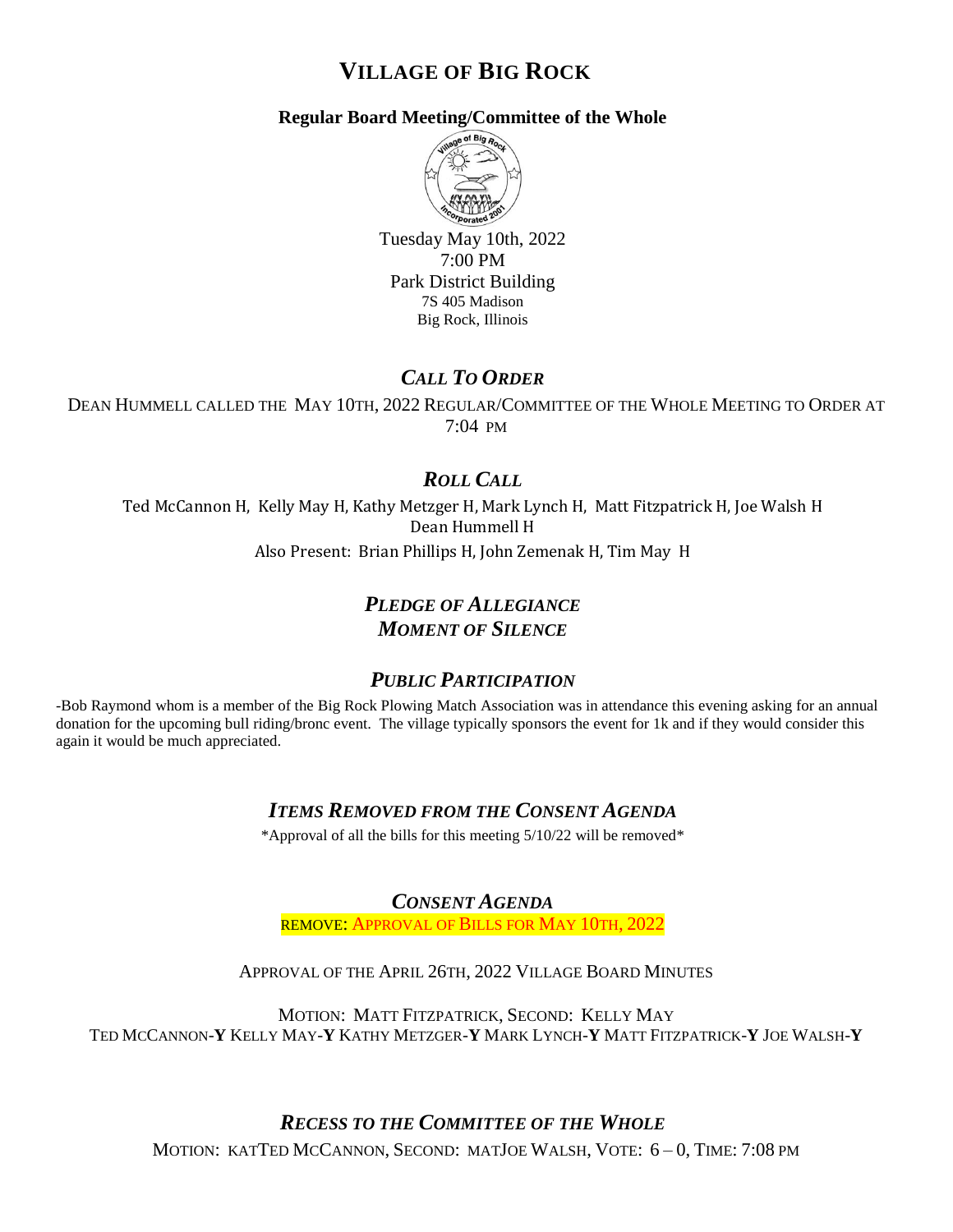### *PRESIDENT HUMMELL*

-Dean mentioned the area that the village has recently installed the 6 inch dual wall drain tile by the old hair salon seems to be doing its job well and draining this location.

#### *COMMITTEE OF THE WHOLE CONSIDERATIONS* DRAINAGE COMMITTEE REPORT

### STREET MAINTENANCE REPORT DEPT. OF BUILDING/SAFETY/ZONING REPORT

-The sidewalk installation along US RTE 30 has been going well and looking real nice.

-Matt has been in contact with a contractor to do crack sealing throughout the village that was previously discussed.

#### FINANCIAL REPORT

-Brian Phillips is the village's new treasurer and was in attendance for the tonight's meeting. The board welcomed him! Dean and Brian will be working together on more things coming soon. Brian will be formally sworn into office at the upcoming board meeting.

#### COMMUNITY REPORT

-Eric and his wife whom are looking to purchase the Thompson property along US RTE 30 were in attendance. Dean asked the board if anyone has any objection to having a storage facility at this proposed location. The applicants would like to close on the property ASAP and have received approval from Kane County Water Resources as well. Eric handed out a few visuals for the board, explained his back round a bit (being an engineer by trade himself), and answered a few questions about plans for this business. John/Dean discussed additional requirements for improving the property: sign regulations, lighting guidelines, landscaping, etc.…and Eric is well aware and prepared to comply with the village criteria. There was no opposition from the board for the applicants to move forward on their purchase.

### *COUNCIL MEMBER COMMENTS*

-Ted would like to see a chicken/rooster ordinance in place and on the village books sooner than later.

-Matt would like to contact City Of Sandwich to have them come out and utilize their vac truck to do some cleaning out of the villages catch basin's throughout the community. The board seemed fine with this however Dean would like to know details once Matt has more information.

### *VILLAGE EMPLOYEES*